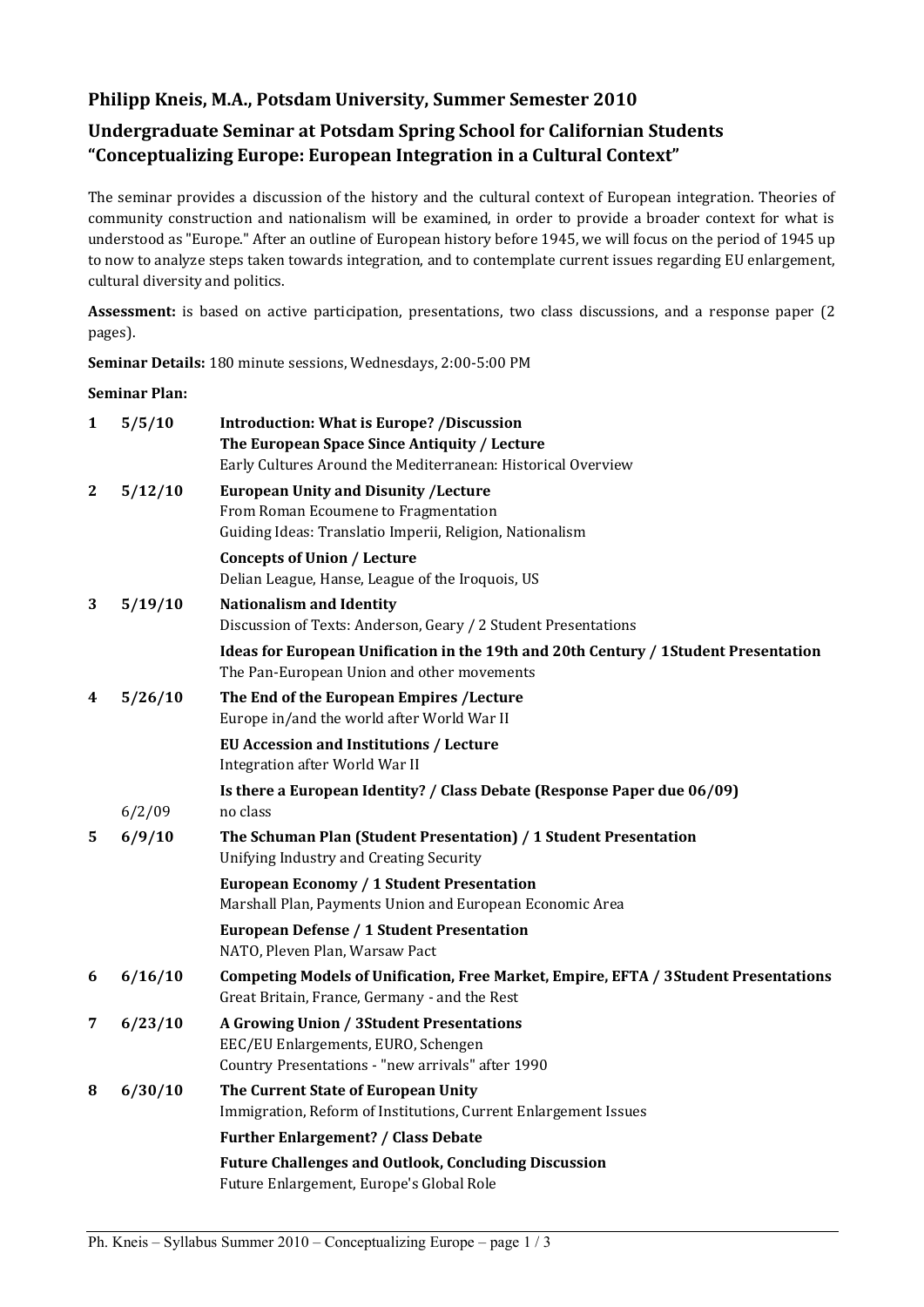## **Bibliography: Required Reading for All**

Anderson, Benedict. *Imagined Communities. Reflections on the Origin and Spread of Nationalism.* London, New York: Verso, 1991. 1-65. Geary, Patrick. *The Myth of Nations: The Medieval Origins of Europe.* Princeton: Princeton U P, 2003.

## **Bibliography: Additional Sources: Ideas of Union**

Amery, L. S. "The British Empire and the Pan-European Idea." *Journal of the Royal Institute of International Affairs* 9:1. (Jan. 1930): 1-22.

Cooper, Robert. "Integration and Disintegration." *Journal of Democracy* 10:1 (1999): 8-21. Coudenhove-Kalergi, Richard. "The Pan-European Outlook." *International Affairs (Royal Institute of International Affairs 1931-1939)* 10:5 (Sep. 1931): 638-651.

Dawson, William Harbutt. "The Pan-European Movement." *The Economic Journal* 37:145 (Mar. 1927): 62-67. Parsons, Craig. "Showing Ideas as Causes: The Origins of the European Union." *International Organization* 56:1 (Winter 2002): 47-84.

## **Bibliography: Additional Sources: Schuman Plan, Forming of the ECSC**

Coker, J. A. " Steel and the Schuman Plan." *Economic Geography* 28:4 (Oct. 1952): 283-294. Diebold Jr., William. "Imponderables of the Schuman Plan." *Foreign Affairs* 29:1 (Oct. 1950): 114-129. McKesson, John A. "The Schuman Plan." *Political Science Quarterly* 67:1 (Mar. 1952): 18-35. Zawadzki, K. K. F. "The Economics of the Schuman Plan." *Oxford Economic Papers, New Series* 5:2 (Jun. 1953): 157-189.

## **Bibliography: Additional Sources: Economy and Politics**

Bryan, Ferald J. "George C. Marshall at Harvard: A Study of the Origins and Construction of the 'Marshall Plan' Speech." *Presidential Studies Quarterly* 21:3 "Ordered Liberty" (Summer 1991): 489-502.

Fligstein, Neil and Frederic Merand. "Globalization or Europeanization? Evidence on the European Economy since 1980." *Acta Sociologica* 45:1 (2002): 7-22.

Ganesh, Jaishankar. "Converging Trends within the European Union: Insights from an Analysis of Diffusion Patterns." *Journal of International Marketing* 6:4 (1998): 32-48.

Kunz, Diane B. "The Marshall Plan Reconsidered: A Complex of Motives." *Foreign Affairs* 76: 3 (May-Jun. 1997): 162-170.

Nello, Susan Senior. "Preparing for Enlargement in the European Union: The Tensions between Economic and Political Integration." *International Political Science Review / Revue internationale de science politique* 23:3 "Enlarging the European Union: Challenges to and from Central and Eastern Europe. L'élargissement de l'Union européenne" (Jul. 2002): 291-317.

Schmidt, Helmut. "Miles to Go: From American Plan to European Union." *Foreign Affairs* 76:3 (May-Jun. 1997): 213-221.

#### **Bibliography: Additional Sources: Defense and Transatlantic Security**

Kazmierczak, Janusz. "The Community That Never Was. The European Defense Community and Its Image in Polish Visual Propaganda of the 1950s." *Journal of Cold War Studies* 11:4 (Fall 2009): 118-141. Moss, Kenneth B. "Beyond NATO: The U.S.-European Relationship." *Mediterranean Quarterly* (Fall 2002): 49-61. Yost, David S. "Transatlantic Relations and Peace in Europe." *International Affairs* 78:2 (Apr. 2002): 277-300.

#### **Bibliography: Additional Sources: Regional Issues**

Delsoldato, Giorgia. "Eastward Enlargement by the European Union and Transnational Parties." *International Political Science Review / Revue internationale de science politique* 23:3 "Enlarging the European Union: Challenges to and from Central and Eastern Europe. L'élargissement de l'Union européenne" (Jul. 2002): 269- 289.

Dietler, Michael. "'Our Ancestors the Gauls': Archaeology, Ethnic Nationalism, and the Manipulation of Celtic Identity in Modern Europe." *American Anthropologist*. *New Series* 96:3 (Sep. 1994): 584-605.